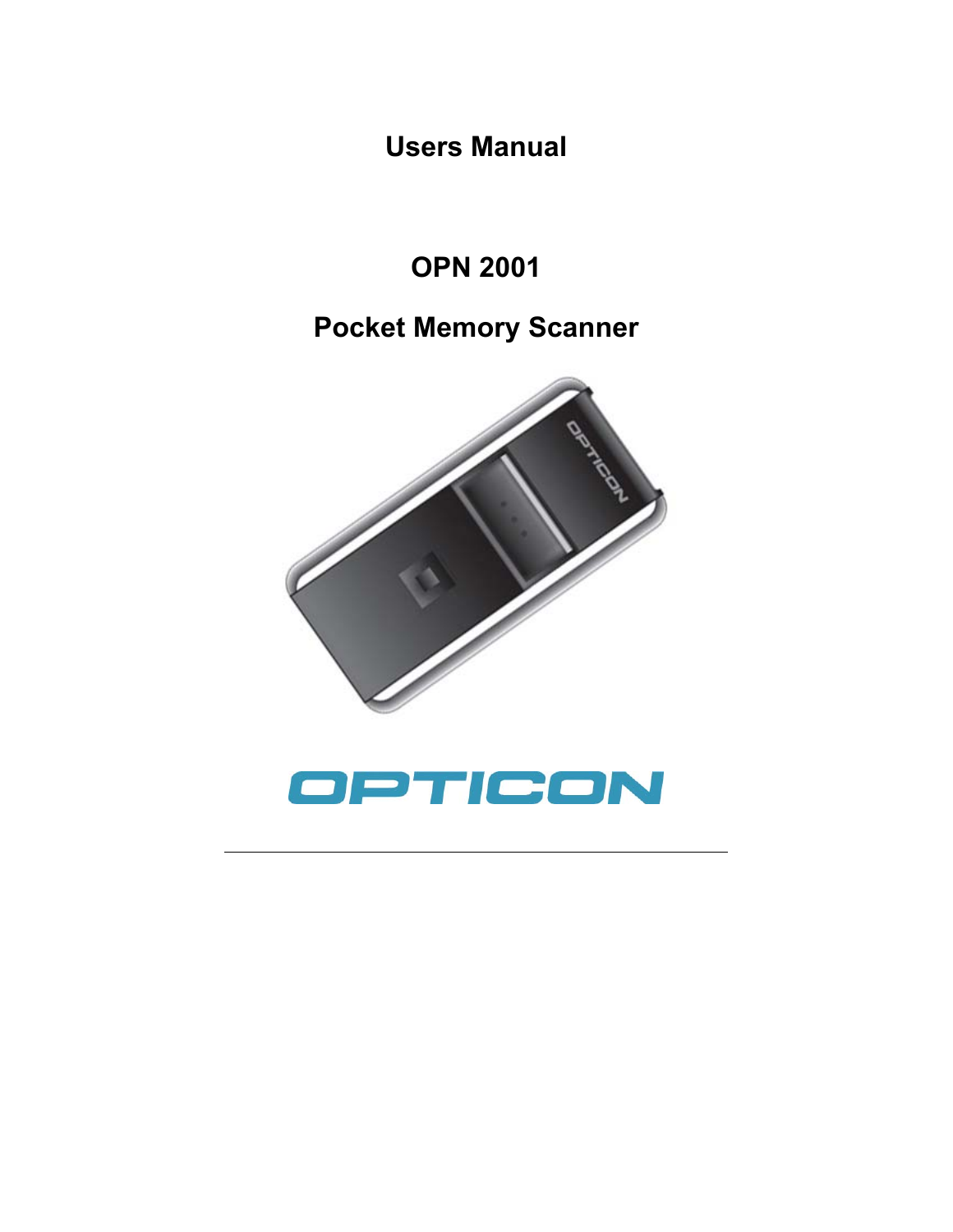CAUTION: This user's manual may be revised or withdrawn at any time without prior notice.

#### **Copyright 2006 Opticon Sensors Europe B.V.**

All rights reserved.

This manual may not, in whole or in part, be copied, photocopied, reproduced, translated or converted to any electronic or machine readable form without prior written consent of Opticon Sensors Europe B.V.

BY OPENING THE PACKAGE OF THIS PRODUCT YOU AGREE TO BECOME BOUND BY THE LIABILITY AND WARRANTY CONDITIONS.

IN ALL CIRCUMSTANCES THIS MANUAL SHOULD BE READ ATTENTIVELY, BEFORE INSTALLING AND/OR USING THE PRODUCT.

#### **Serial number**

A serial number appears on all Opticon products. This official registration number is strictly related to the device purchased. Make sure that the serial number appearing on your Opticon device has not been removed. Removing the serial number might affect the warranty conditions and liability disadvantageously, so please be strict at maintaining the label with serial number on the Opticon product.

#### **Warranty / Warranty period / Liability**

Unless otherwise agreed in a contract, all Opticon products are warranted for a period of two years after purchase, covering defects in material and workmanship. Opticon will repair or, at its opinion, replace products that prove to be defective in material or workmanship under proper use during the warranty period. Opticon will not be liable in cases where modifications are made by the customer. In such case the standard repair charge will be applicable. The standard charge for repair will also be applicable in cases where no defect is found at all. These rules also apply for products that are still under warranty. Under no circumstance Opticon Sensors Europe B.V. will be liable for any direct indirect, consequential or incidental damages arising out of use or inability to use both the hardware and software, even if Opticon has been informed about the possibility of such damages.

#### **Packaging**

The packing materials are not harmful for the environment. We recommend that you save all packing materials, as it should be used whenever you need to transport your scanner (eg. for service). Damage caused by improper repacking is not covered by the warranty.

#### **Trademark**

Trademarks used are property of their respective owners.

Version 01-2006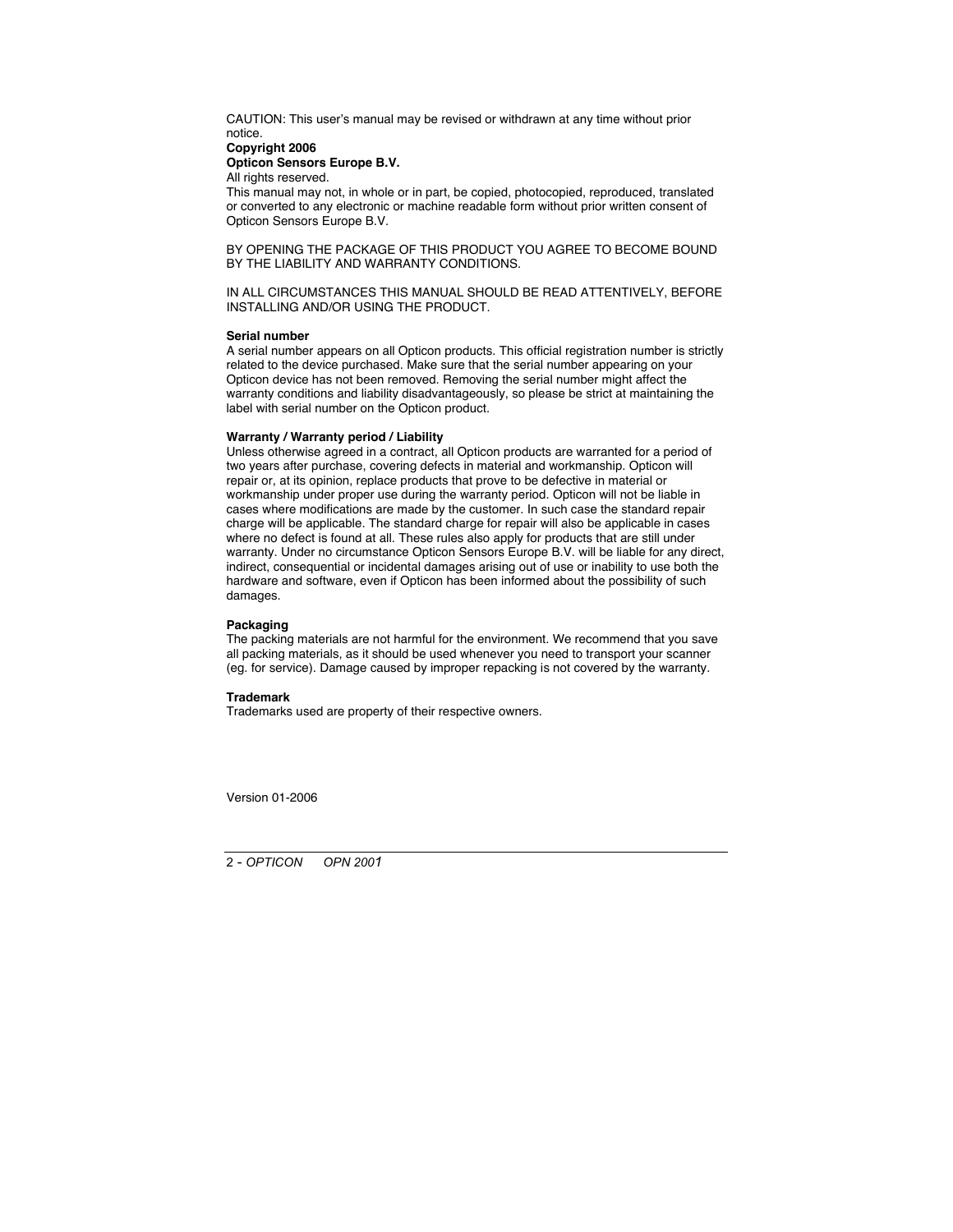## **Table of contents**

| $\mathbf{1}$   |                                               |        |
|----------------|-----------------------------------------------|--------|
| 1.1<br>1.2     |                                               |        |
| 2              |                                               |        |
| 3              |                                               |        |
| 3.1            |                                               |        |
| 3.2            |                                               |        |
| 3.3            |                                               |        |
| 3.3.1          | Clear all data (Remove all items from memory) | 7      |
| 3.3.2<br>3.3.3 | Toggle buzzer ON/OFF<br>Reset to default      | 7<br>7 |
|                |                                               |        |
| 4              |                                               |        |
| 5              |                                               |        |
| 6              |                                               |        |
| 7              |                                               |        |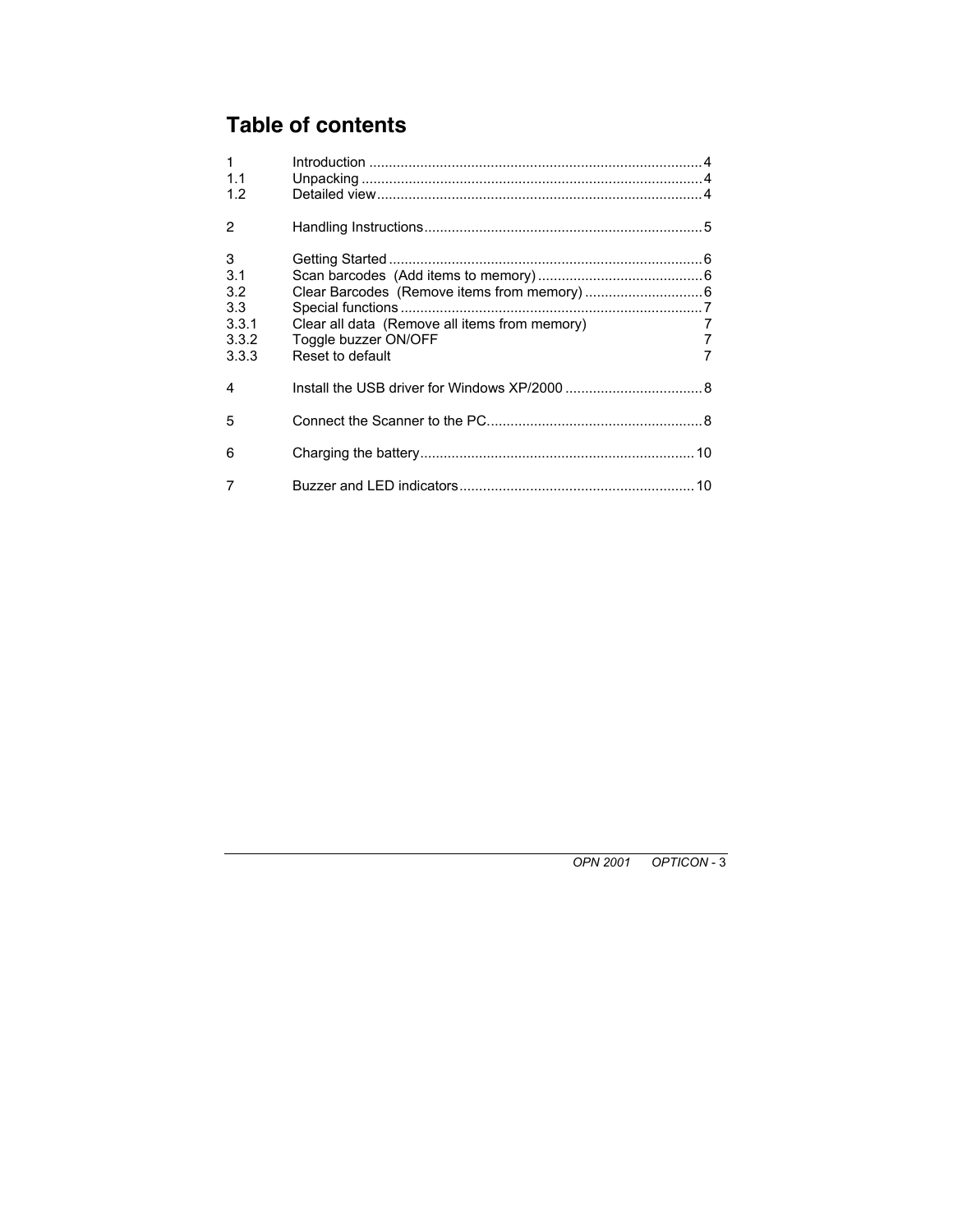## **1 Introduction**

The OPN 2001 pocket memory scanner makes barcode data collection simple for anyone. Using this scanner is straightforward – scan a barcode and it will be stored automatically. When you make a mistake, the Clear button allows you to re-scan the barcode in order to remove the item from memory. For easy data transfer to a computer, the device is equipped with a standard USB port, which is also used to charge the internal battery.

### **1.1 Unpacking**

The OPN 2001 is supplied with a hand strap and an USB cable.

## **1.2 Detailed view**

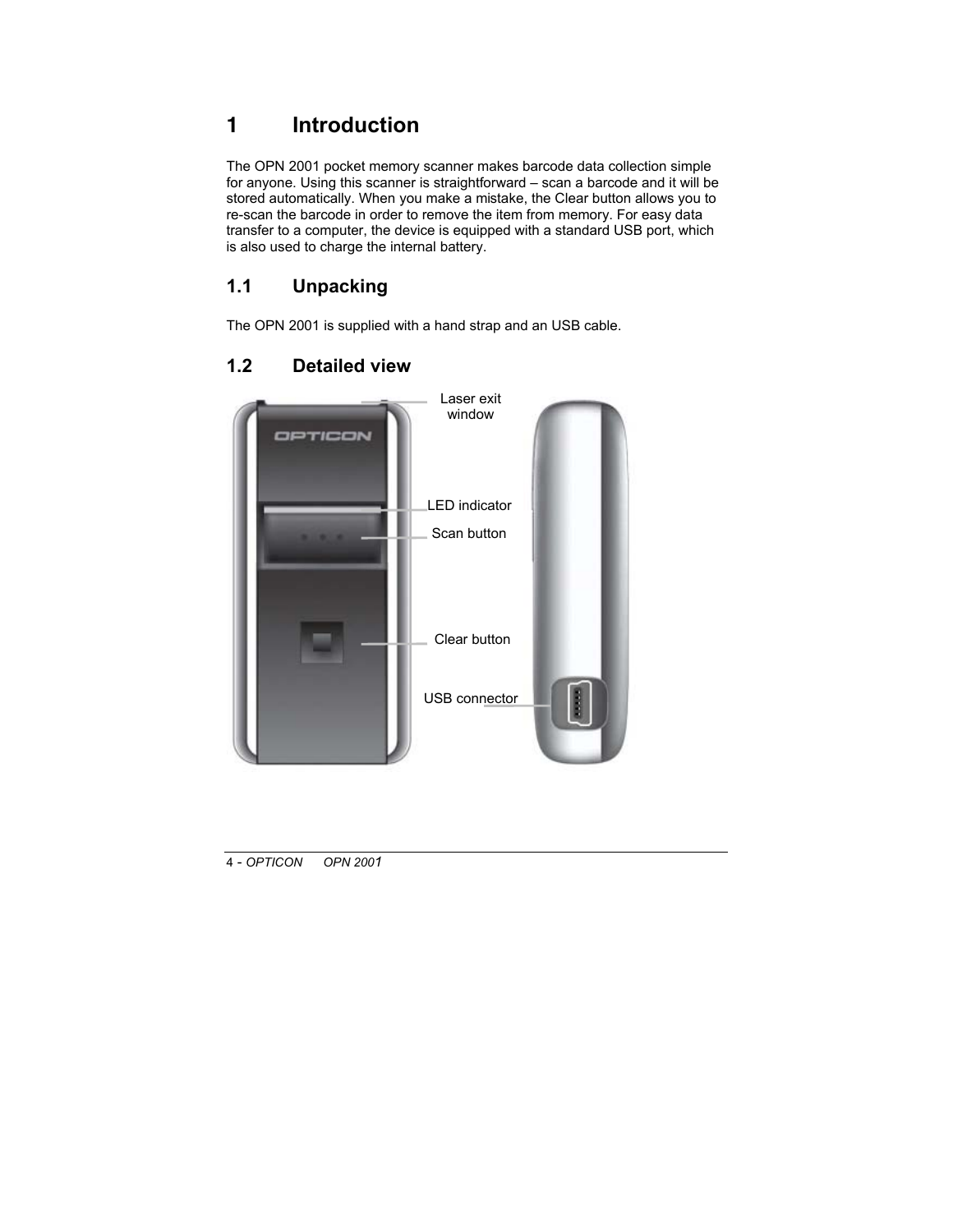## **2 Handling Instructions**

#### **Temperature conditions**

- Do not use in freezing area's.
- . Do not use in area's with temperatures higher than 40°C
- Do not expose the scanner for a long time to direct sunlight, or near direct heat.
- . Avoid contact with water

#### **Shock**

- ! Do not expose the scanner to strong impact, do not throw or drop the scanner from great heights.
- . Do not present mechanical shocks to the product.
- ! Do not leave the bar code data collector in an area where static charge is accumulated, or near devices where electromagnetic emission is generated.

#### **Cleaning**

- Clean the exterior of the scanner by wiping it with a soft, lightly moist cloth.
- When cleaning the reading window gently wipe the window without causing scratches to maintain optimum reading performance.
- Do not use a high pressure cleaning method. If a cleaning liquid is needed, only use one drop of a non-abrasive household liquid.

#### **Maintenance**

- There are no user-serviceable parts inside the scanner. So do not try to take it apart.
- ! In case of serious malfunction, please consult your local dealer or Opticon.

#### **Recycling & Disposal instructions**



The icon on the product or package indicates that the product should not be thrown in the home waste bin. The product must be recycled as an electronic product. For proper treatment of end-of-life products consult the section for Environmental care on www.opticon.com.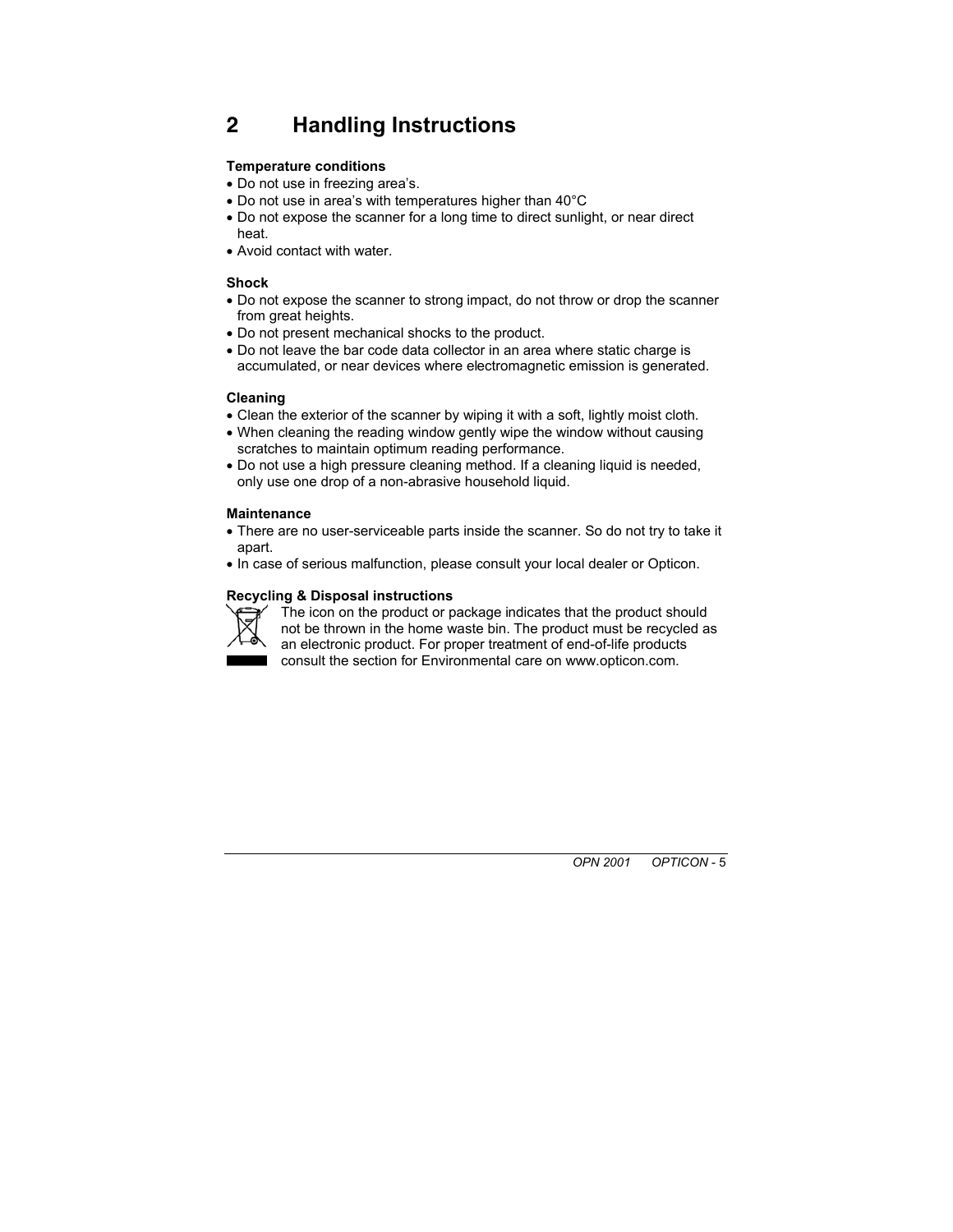## **3 Getting Started**

### **3.1 Scan barcodes (Add items to memory)**



Point the scanner towards a barcode (such as the sample code as shown below) and press and hold the Scan button. Make sure that the laser beam covers the whole barcode including a fair white margin. When the barcode is not decoded immediately, then move the scanner towards the barcode. Make sure that the scanner is held at a slight angle.



While the scanner is reading, the laser is visible, and the green LED is flashing. After a few seconds, the laser is shut off, and the LED starts flashing orange, indicating that you should release the button and try again.

**Note:** The OPM2001 is a Class I laser product conforming to the strictest laser safety standards. However, we recommend you to avoid looking directly into the laser beam.

### **3.2 Clear Barcodes (Remove items from memory)**



Point the scanner towards a barcode and press and hold the small Clear button. When the barcode is not decoded immediately, then move the scanner towards the barcode and make sure that the scanner is held at a slight angle.

While the scanner is reading, the laser is visible, and the orange LED is flashing. When the barcode is decoded, the scanner searches in its memory for this barcode, and deletes the first match (if there are more of these barcodes, they are not deleted). If the barcode was not found in memory, the scanner will issue a low error beep.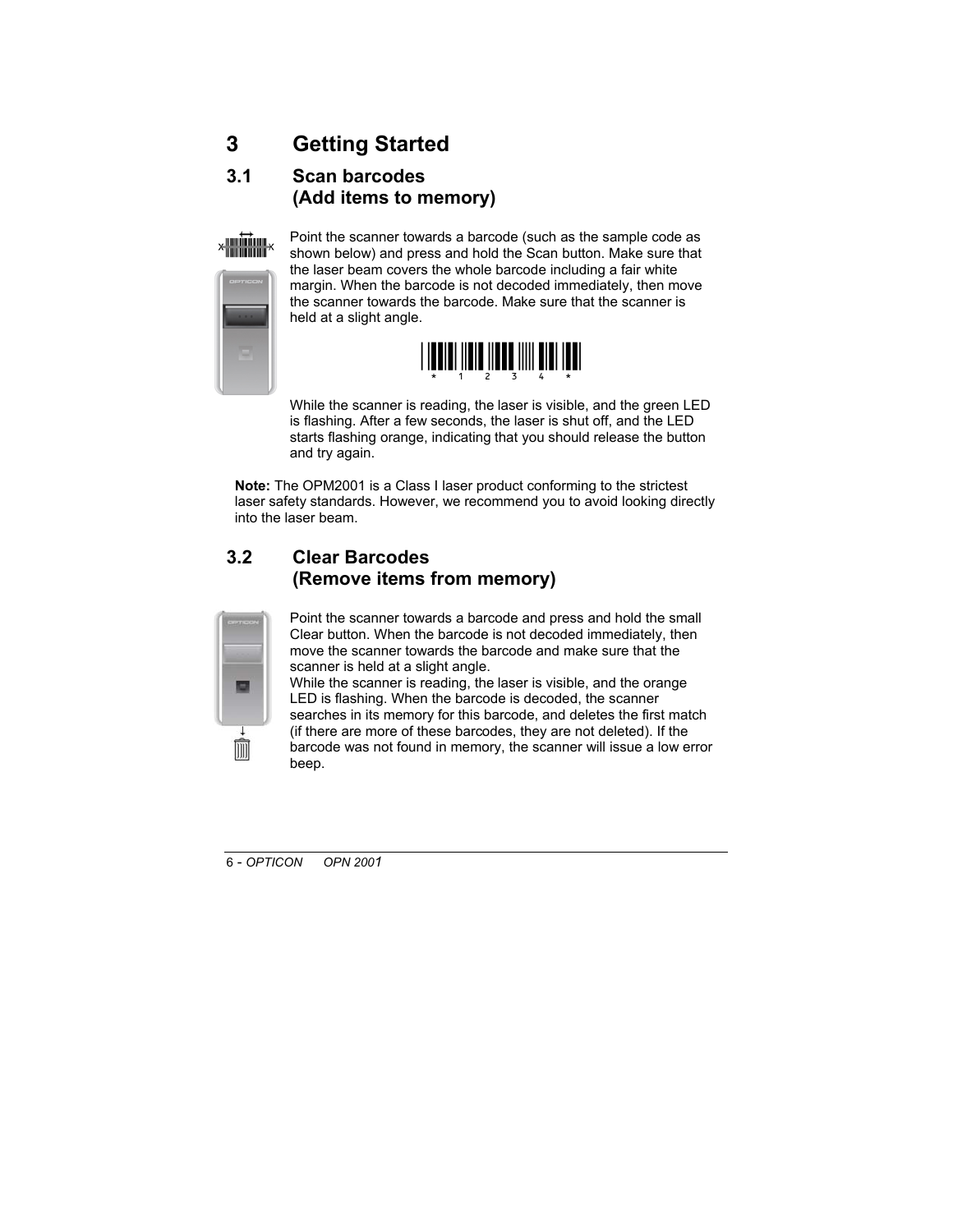### **3.3 Special functions**

The two buttons both have a special function, which is activated when the button is pressed for a longer time:

#### **3.3.1 Clear all data**

#### **(Remove all items from memory)**

When the Clear button is pressed and held pressed for at least 6 seconds, the scanner clears all scanned items from its memory.

**Note:** Aim the scanner *away* from a barcode when performing this action.

#### **3.3.2 Toggle buzzer ON/OFF**

When the Scan button is pressed and held pressed for at least 10 seconds, the "good read" buzzer is switched on when it was off; Otherwise it is switched off. The scanner sounds its buzzer when it is switched on, no sound is heard when it is switched off.

#### **3.3.3 Reset to default**

When both the Scan button and the Clear button are pressed and held pressed for at least 10 seconds, the scanner sets all configuration variables to factory default and clears all the data.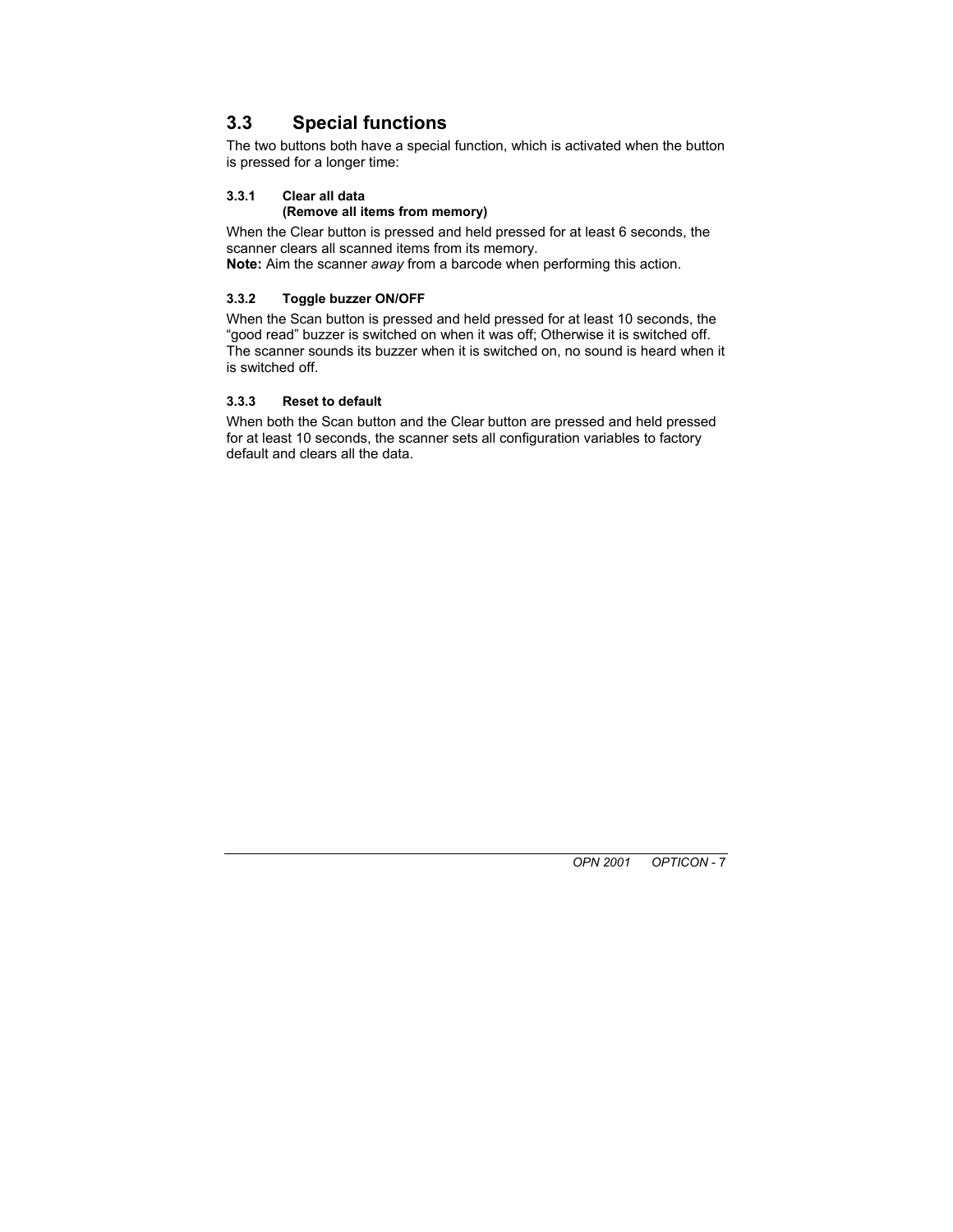### **4 Install the USB driver for Windows XP/2000**

Please install the USB driver software before connecting the scanner to your PC.

You can obtain the USB driver for this product by downloading it from the support section of the Opticon website; alternatively contact your Opticon representative. Once downloaded, start the setup program. It then shows the following screen:

| <b>Install</b> |                                                                                   |        |
|----------------|-----------------------------------------------------------------------------------|--------|
|                | This installer will install "USB Virtual Serial Port"<br>driver on your computer. |        |
|                | Click "OK" to continue.                                                           | Cancel |

After clicking the OK button, wait a few seconds while the installation is completed.

## **5 Connect the Scanner to the PC.**

Connect the supplied cable to the scanner. The scanner has a so called mini USB connector, which is used for charging and for data communication. The mini USB connector only fits in one position, so when it does not easily slide into the scanner, try to hold the connector upside down.

| Scanner side |   | Computer side |
|--------------|---|---------------|
| W            | ο | $\mathbb N$   |
|              |   |               |

**Mini USB Connector** 

**USB Connector, A type** 

Now that the cable is connected to the scanner, connect the other side to your computer. Refer to the manual of your PC on how to do this. An A-type USB connector also fits in one position only, so when it does not easily slide into the PC, try to hold the connector upside down.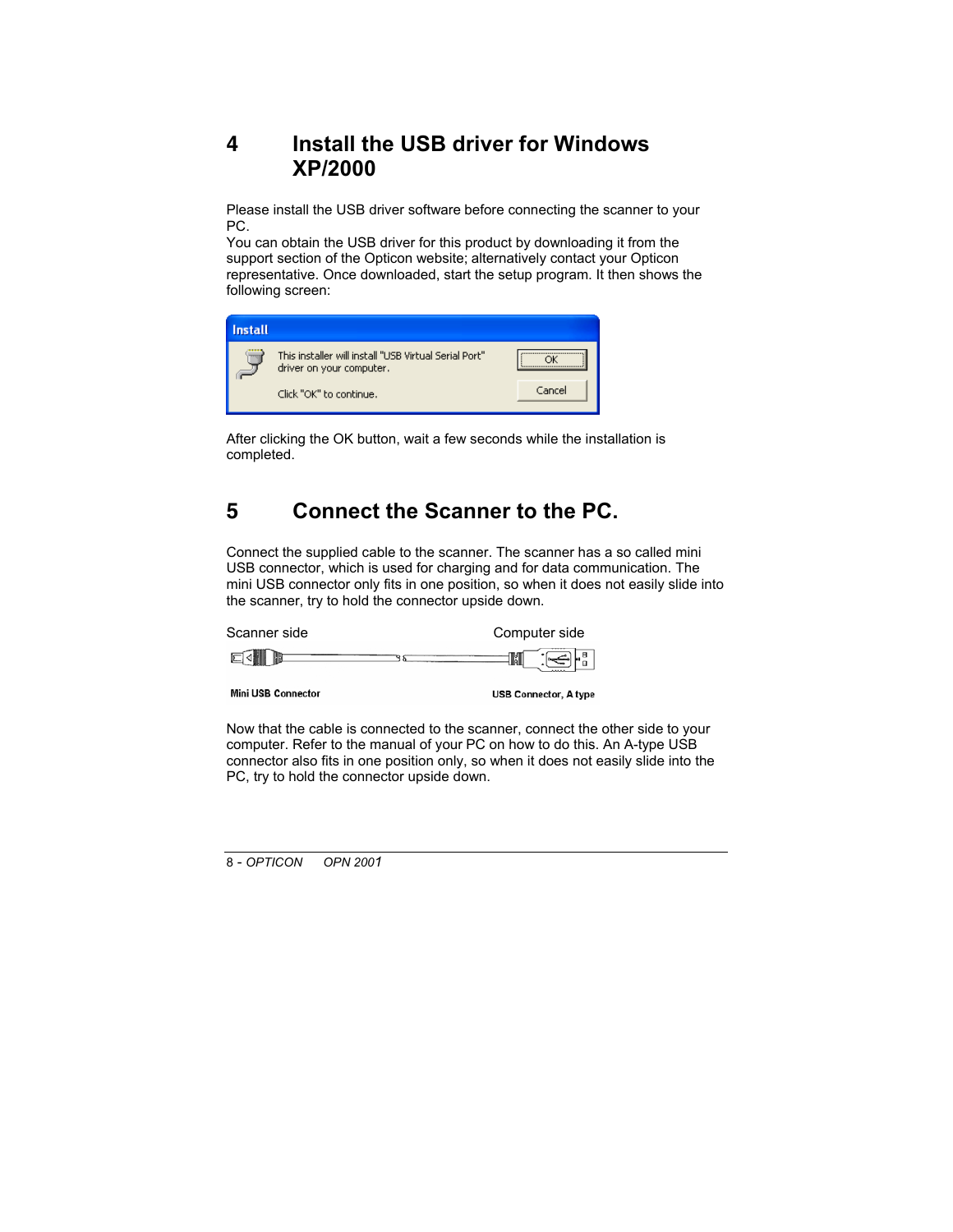When the battery is completely empty, it can take a while before it is charged enough to power the scanner and thus for Windows to notice that the scanner has been connected.

When the scanner is connected to the PC for the first time, Windows will show you a dialog box, telling you that it has found new hardware - a barcode scanner - and that driver software is required:



Keep the selection to "Install the software automatically" and click on the Next button. The software will be installed and when the following screen is shown, a click on the Finish button finalizes the installation:

| <b>Found New Hardware Wizard</b> |                                                                                                                                                                    |  |  |  |
|----------------------------------|--------------------------------------------------------------------------------------------------------------------------------------------------------------------|--|--|--|
|                                  | Completing the Found New<br>Hardware Wizard<br>The wizard has finished installing the software for:<br><b>Barcode Scanner</b><br>Click Finish to close the wizard. |  |  |  |
|                                  | Finish<br>Cancel<br>< Back                                                                                                                                         |  |  |  |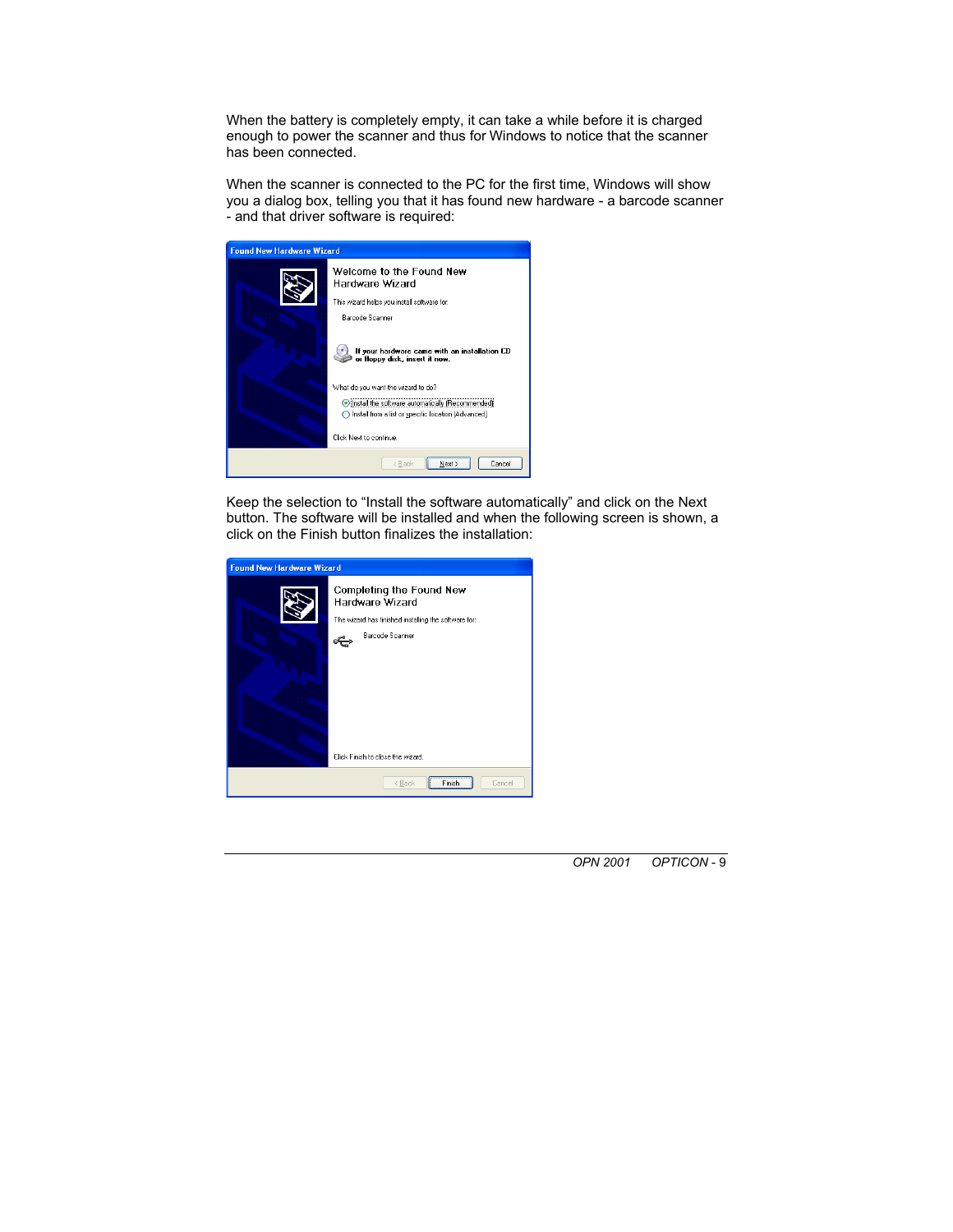## **6 Charging the battery**

The scanner battery is charged via the USB interface, so connect the scanner to the PC and switch the PC on. The charging process is completely controlled by the scanner, and it will automatically switch off the charging current when the battery is full.

It takes about 2.5 hours to completely charge an empty battery. While the battery is being charged, the LED indicator will be red. When the battery is fully charged, the indicator becomes green.

### **7 Buzzer and LED indicators**

### **Charge indicators**

The descriptions below are indicated when the product is connected to the PC.